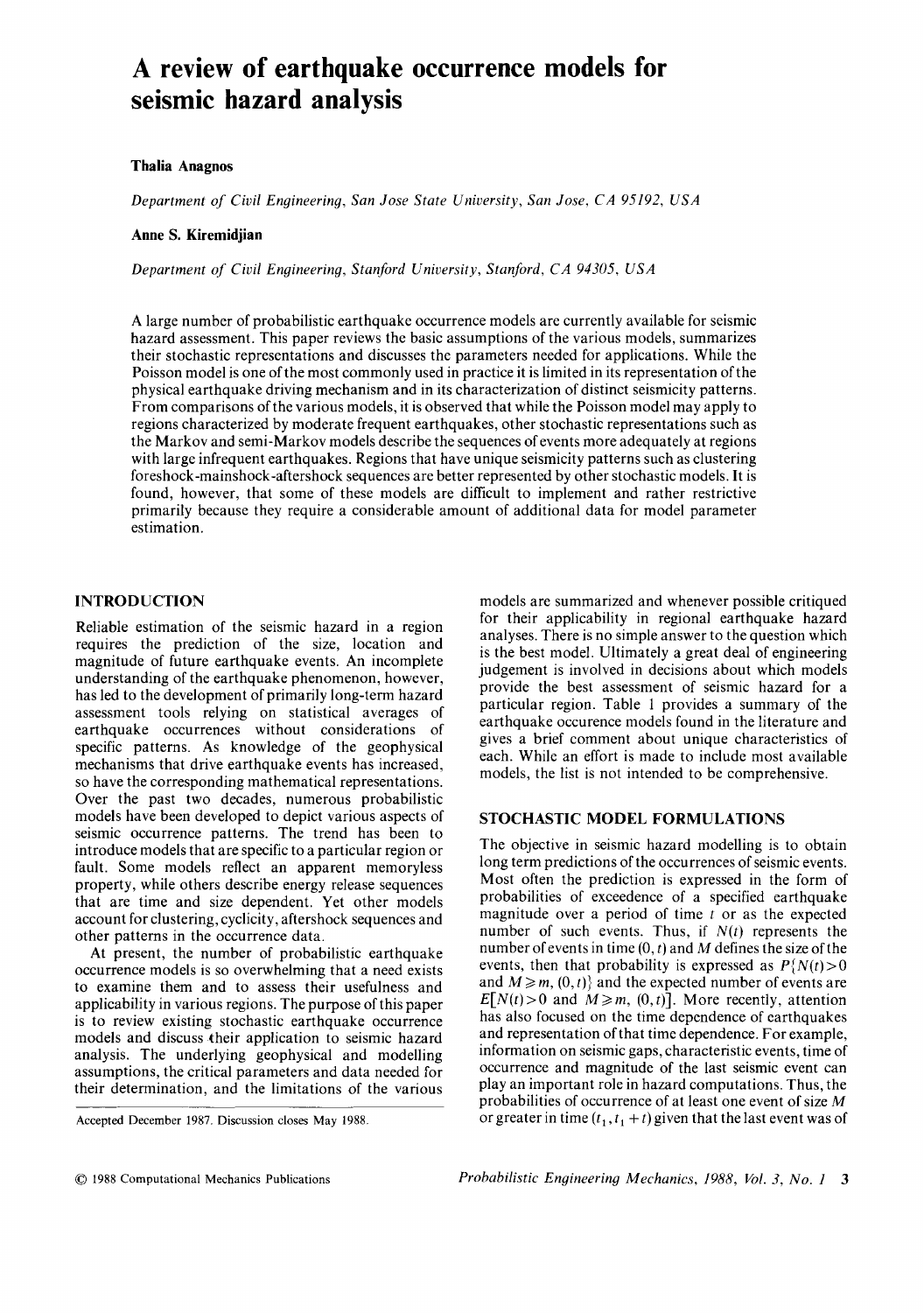# Table 1. Summary of occurrence models used in seismic hazard analyses<sup>a</sup>

| Reference                                | Comments                                                                                                                                                                                        |
|------------------------------------------|-------------------------------------------------------------------------------------------------------------------------------------------------------------------------------------------------|
| POISSON MODELS                           |                                                                                                                                                                                                 |
| (2) Cornell, 1968                        | Homogeneous Poisson, point-source model, log-linear magnitude-<br>frequency relation, extreme type I distribution for largest annoual event.                                                    |
| (3) Cornell and Vanmarke, 1969           | Homogeneous Poisson, point-source model, log-linear magnitude-<br>frequency relation with upper limit on magnitude.                                                                             |
| (33) Esteva, 1969                        | Homogeneous Poisson, point-source model, Bayesian parameters,<br>gamma prior and posterior on occurrence rate.                                                                                  |
| (4) Milne and Davenport, 1969            | Homogeneous Poisson, point-source model. Seismic hazard maps for<br>Canada developed.                                                                                                           |
| (61) Liu and Fagel, 1972                 | Homogeneous Poisson earthquake occurrence, stochastic model for<br>earthquake ground motion.                                                                                                    |
| (13) Merz and Cornell, 1973a             | Homogeneous Poisson, point-source model, quadratic magnitude-<br>frequency relation, extreme type II distribution for largest annual event.                                                     |
| $(10)$ Shah et al., 1975                 | Homogeneous Poisson, point-source model, bi-linear magnitude-<br>frequency relation.                                                                                                            |
| (5) Der Kiureghian and Ang, 1977         | Homogeneous Poisson, fault-rupture model.                                                                                                                                                       |
| (6) Douglas and Ryall, 1977              | Homogeneous Poisson, fault-rupture model.                                                                                                                                                       |
| (29) Mortgat and Shah, 1979              | Homogeneous Poisson, fault-rupture model, Bayesian parameters.                                                                                                                                  |
| (7) Blume and Kiremidiian, 1979          | Homogeneous Poisson, fault-rupture model, occurrence rate computed<br>from fault dislocation and plate boundary activity.                                                                       |
| (62) Guagenti and Scirocco, 1980         | Homogeneous Poisson, Bayesian updating to include information from<br>observed precursors.                                                                                                      |
| (15) Kijko and Sellevoll, 1981           | Homogeneous Poisson, triple exponential distribution for largest annual<br>event.                                                                                                               |
| (8) Mohammadi and Ang, 1982              | Homogeneous Poisson, fault-rupture model, includes probability of fault<br>rupture strike on lifeline link.                                                                                     |
| (22) Vere-Jones and Ozaki, 1982          | Compound Poisson process, cyclic rate for occurrence of earthquake<br>clusters, independent distribution (e.g., geometric) for cluster size.                                                    |
| (11) Araya and Der Kiureghian, 1986      | Fault-rupture model including directivity effects.                                                                                                                                              |
| <b>MARKOV MODELS</b>                     |                                                                                                                                                                                                 |
| (38) Vere-Jones, 1966                    | Continuous-time, continuous-state Markov process, aftershocks<br>modelled as sequence of events of decreasing frequency and magnitude.                                                          |
| (39) Knopoff, 1971                       | Stationary continuous-time, continuous-state Markov process, models<br>stored elastic energy of deformation, main events and aftershocks.                                                       |
| (37) Vagliente, 1973                     | Two-state Markov chain, states defined as success or failure (occurrence<br>or nonoccurrence of earthquake in specified time interval).                                                         |
| (40) Veneziano and Cornell, 1974         | Simulation and Markov Model, temporal and spatial dependence,<br>earthquake occurrence when shear stress equals static friction stress,<br>stress redistribution causes rupture propagation.    |
| (42) Lomnitz-Adler, 1983                 | Simulation of Markov model to give a simplified representation of the<br>spatial distribution of earthquakes on adjacent faults.                                                                |
| SEMI-MARKOV MODEL                        |                                                                                                                                                                                                 |
| (43) Patwardhan et al., 1980             | Discrete-state semi-Markov process, time between events depends on<br>magnitude of previous and next events.                                                                                    |
| (46) Anagnos and Kiremidjian, 1984       | Semi-Markov model for time predictable earthquake sequences with<br>application to characteristic earthquakes in the Parkfield region.                                                          |
| (48) Anagnos and Kiremidjian, 1985       | Discrete-state time-predictable stochastic model with spatial dependence,<br>Weibull distributed interarrival times.                                                                            |
| (47) Guagenti and Molina, 1984           | Semi-Markov model for time and slip predictable earthquake sequences.                                                                                                                           |
| (68) Cornell and Winterstein, 1986       | Semi-Markov model for combined time and slip predictable model.                                                                                                                                 |
| RENEWAL MODELS                           |                                                                                                                                                                                                 |
| (25) Bender, 1984                        | Poisson model with two possible occurrence rates depending upon<br>whether fault is in active or inactive cycle. Probabilities of moving from<br>active to inactive or vice versa are constant. |
| (63) Hagiwara, 1974; (64) Rikitake, 1975 | Weibull interarrival times, distribution parameters estimated from strain<br>data, magnitude not considered.                                                                                    |
| (49) Kameda and Ozaki, 1979              | 'Double Poisson' renewal model, exponential interarrival times with rate<br>$\gamma$ in (0, t <sub>0</sub> ), after t <sub>0</sub> , if no earthquake occurs, rate increases to $v > \gamma$ .  |
| $(51)$ Savy et al., 1980                 | Weibull interarrival times, fault rupture modelled as series of coherent<br>patches.                                                                                                            |
| (50) Kameda and Takagi, 1981             | Renewal process for major faults combined with nonstationary Poisson<br>process for secondary sources, Markov chain for migration between<br>Table 1 cont.<br>major faults.                     |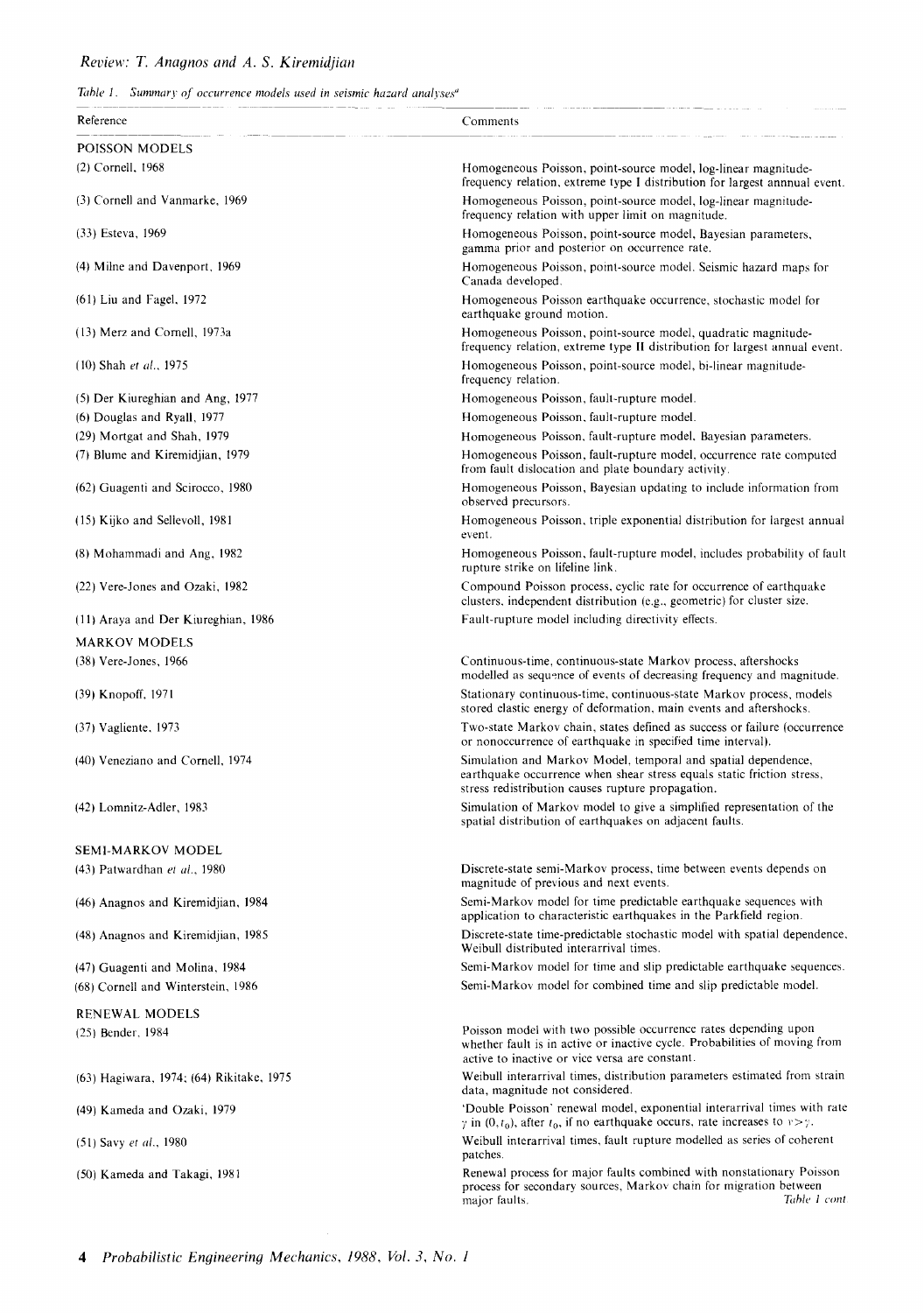*Table 1 (cont.)* 

| Reference                                               | Comments                                                                                                                                                                              |
|---------------------------------------------------------|---------------------------------------------------------------------------------------------------------------------------------------------------------------------------------------|
| (52) Kiremidian and Anagnos, 1984                       | Slip-predictable recurrence, Markov renewal model, interarrival times<br>Weibull distributed.                                                                                         |
| (65) Grandori et al., 1984                              | Probability densities of interevent times of aftershocks and longer<br>recurrence events are combined to form the overall interarrival time<br>distribution for the process.          |
| <b>TRIGGER MODELS</b>                                   |                                                                                                                                                                                       |
| (55) Vere-Jones and Davies, 1966                        | Homogeneous Poisson trigger events, decay function describes<br>probability of shock occurring in time t after trigger event, magnitude<br>not included.                              |
| $(56)$ Shlien and Toksöz, 1970                          | Compound Poisson, z distribution for cluster size, magnitude not<br>included in model.                                                                                                |
| $(57)$ Merz and Cornell, 1973b                          | Homogeneous Poisson trigger events, nonhomogeneous Poisson<br>aftershocks occurrences including spatial distribution of aftershock<br>locations.                                      |
| (66) Lai, 1977                                          | Homogeneous Poisson trigger events and aftershocks, models<br>magnitudes and occurrence times.                                                                                        |
| (58,59,60,67) Kagan and Knopoff, 1976, 1977, 1980, 1984 | Independent main events, branching along energy axis, defines temporal<br>and spatial distribution of triggered events, extensions include Bayesian<br>analysis and depth dependence. |

Revised from Anagnos and Kiremidjian, 1985

size  $M_0$  and there were no events in time  $(0, t_1)$ , expressed as  $P\{N(t) > 0 \text{ and } M \ge m, (t_1, t_1 + t) \mid N(t_1) = 0, M_0, (0, t_1)\}$ are also being sought.

In order to evaluate these probabilities various stochastic formulations have been used to model the occurrence process  $\{N(t), t\geq 0\}$  and the associated earthquake size. Many of the current models are based on similar assumptions with some variations in the form of application. In the following discussion, models with similar assumptions are grouped together as either Poisson, Markov, semi-Markov, renewal or trigger models. Example references listed in Table 1 are cited within each group of processes. It should be noted that not all models listed in the table are explicitly referred to in the text primarily because they do not fall within one of the categories discussed in this paper. However, a brief description for each reference is provided in the table.

#### *Poisson models*

Earthquake events have long been assumed to occur randomly in time, space and magnitude. A terse look at the plot of earthquake epicenters in any seismic region of the world would reveal a great scatter even when tectonic features are relatively well known. This initial observation has led to the assumption that earthquakes form a stochastically independent sequence of events in time and space. The Poisson process satisfies this independence assumption and, as such, has been used extensively in seismic hazard analysis. The sequence of events forms a memoryless process where the occurrence of a subsequent event does not depend on the time, size or location of the last or any of the preceeding events. Defining again *N(t)* as the number of events in the interval  $(0, t)$  the counting sequence  $\{N(t), t\geq 0\}$  is Poisson provided that

$$
P\{N(t+s) - N(t) = k\} = \frac{e^{-\lambda s}(\lambda s)^k}{k!}
$$
  
for  $k = 0, 1, 2, ...; \lambda > 0$  (1)

where  $\lambda$  is the rate of occurrence of events. The interarrival times for the Poisson process  $\{T_1, T_2, T_3,$  $..., T_n$ } must be exponentially distributed with probability density function  $f<sub>T</sub>(t)$  and cumulative distribution  $F<sub>T</sub>(t)$  given by

$$
f_T(t) = \lambda e^{-\lambda t} \qquad t \ge 0, \ \lambda > 0 \tag{2}
$$

$$
F_T(t) = 1 - e^{-\lambda t} \qquad t \ge 0, \ \lambda > 0 \tag{3}
$$

The hazard function, or failure rate, is defined as

$$
r(t) = \frac{f_T(t)}{[1 - F_T(t)]} = \frac{-d}{dt} \log[1 - F_T(t)]
$$
 (4)

The hazard rate of the Poisson process is equal to the constant implying that the probability of occurrence of an earthquake in a future small increment of time,  $\Delta t$ , remains constant regardless of the size of the last event or the elapsed time since its occurrence. In physical terms this means that the energy release in a large earthquake does not affect the reservoir of stored energy that is available to produce subsequent earthquakes<sup>1</sup>. Consequently, if a large earthquake occurs at a point in time, the likelihood of another large event occurring in the near future is not changed.

Despite this counter-intuitive model characteristic, the Poisson model is used most widely at the present time. The primary reasons for its popularity are simplicity of model formulation, the small number of parameters to be estimated, the diversity of regions where it can be applied and the relative ease with which hazard due to several sources can be combined. Table 1 identifies the seismic hazard analysis models which are based on the Poisson assumption of earthquake occurrences. The simplest of these models assumes that earthquakes occur independently and release all of their energy at a point. The hazard at a site due to seismicity in a generalized area source or along a line source corresponding to a known fault is obtained by summing contributions from individual points over these sources $2-4$ .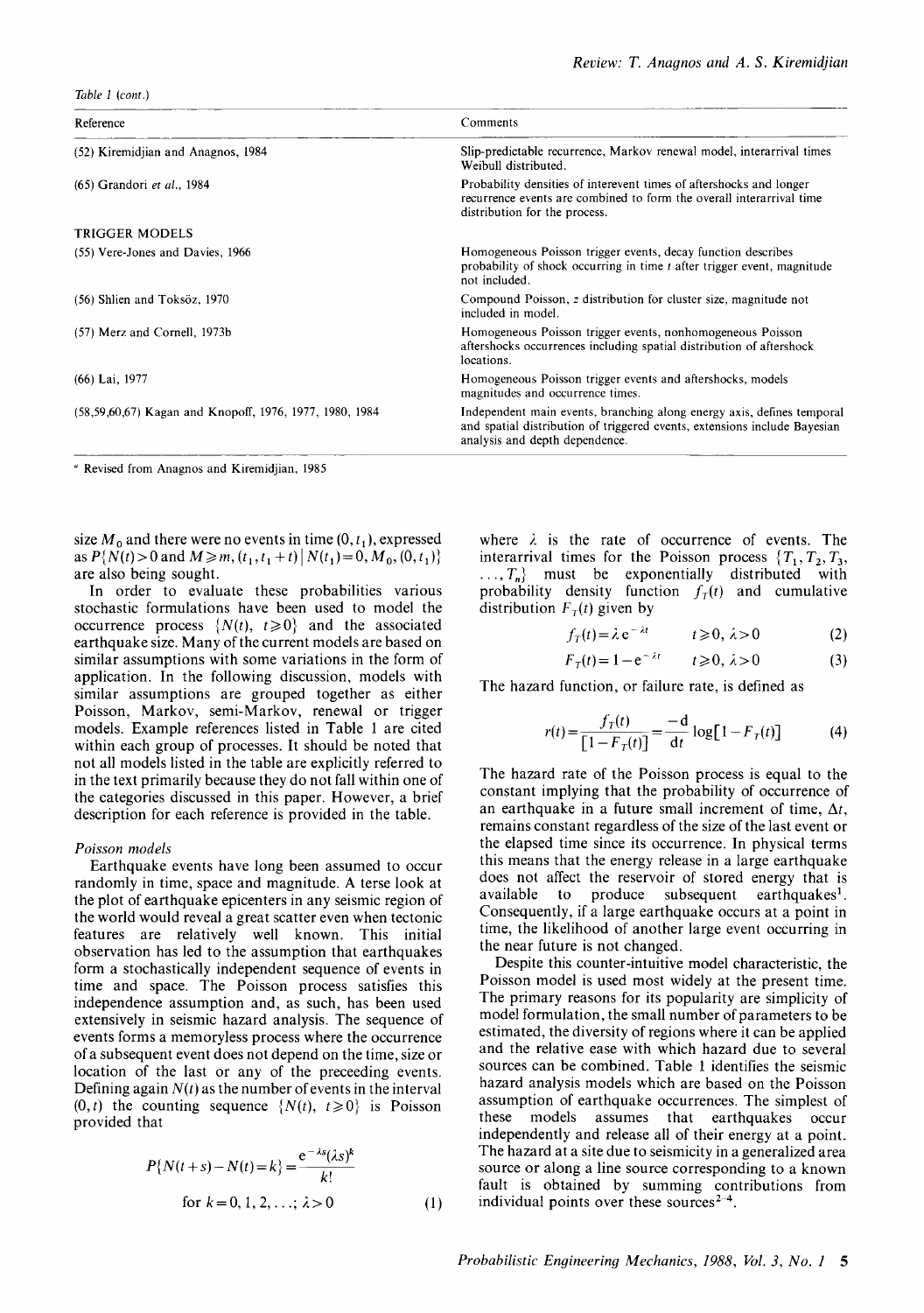With the recognition of the importance of the rupture length associated with large earthquakes and its effect on the intensity of ground motion felt at the site, the elementary point source models were modified to include rupture length in the calculation of source-to-site distance  $5 - 7$ . Other considerations, such as the intersection of a fault with a lifeline link<sup>8</sup> and the amount of differential displacement along the rupture length of a fault due to a given size event<sup>9</sup> have also been included. Applications to different regions in the world led to the modelling of dipping planes with varying slopes $10$ . Most recently, the directivity effects of source rupture have been represented by Araya and Der Kiureghian<sup>11</sup>.

In all of the above models the rate of occurrence,  $\lambda$ , is related to the Gutenberg-Richter equation describing the number of earthquake events, *N(m),* of a given magnitude,  $m$ , or greater in time  $t$  given by

$$
\ln N(m) = \alpha - \beta m \tag{5}
$$

where  $\alpha$  and  $\beta$  are empirical constants. Thus for a given magnitude of exceedance the frequency of occurrences is

$$
\lambda(t) = e^{x - \beta m} \quad \text{for } m_0 \le m \le m_{\text{max}} \tag{6}
$$

where  $m_0$  and  $m_{\text{max}}$  are the lower and upper bound magnitudes respectively<sup>3,5</sup>. The probability density function of magnitudes,  $f_{M}(m)$ , is most often assumed to be a truncated exponential given by

$$
f_M(m) = \frac{\beta e^{-\beta m}}{\left[e^{-\beta m_0} - e^{-\beta m_{\text{max}}}\right]}\tag{7}
$$

The lower magnitude arises from practical considerations. For example, earthquakes with Richter magnitudes smaller than 3.0 are not known to cause any structural damage and are thus excluded from the analysis. The upper magnitude is governed by the maximum earthquake capacity of a fault. A considerable amount of controversy exists, however, regarding both the validity of the Gutenberg-Richter relationship and the selection of the upper bound magnitude.

Investigations of earthquake occurrence data for various regions of the world have shown that the log-linear frequency law fits the data relatively well in the mid-size magnitude range and usually very poorly in the upper and lower magnitude tails. Explanations can be offered for the lack of fit in the lower magnitude range. Records may be missing from the data since instruments have been placed at many locations only within the last few decades. This presents the additional problems of nonhomogeneous distribution of data over time and the presence of intervals with zero observations in the large magnitude ranges. The former problem has been treated in various ways including the approach proposed by Weichert<sup>12</sup> which treats the unequal observation periods for different magnitudes separately when deriving the frequency law. In order to overcome the latter problem of overestimating the frequency of large magnitude events and to represent more realistically the nonlinear character of the cumulative frequency *versus* magnitude data, the following were proposed: a quadratic relationship<sup>13</sup>, a bilinear one<sup>10</sup>, and a modified form of the Gutenberg-Richter relation based on seismic moment and fault  $slip<sup>14</sup>$ . The third formulation produces a triple exponential function of the largest annual event<sup>15</sup>. Another form of the recurrence relationship is based on the hypothesis that individual faults tend to generate earthquakes of approximately the same size within half a magnitude. The frequency distribution of these 'characteristic events' is nonlinear, consisting of an exponential region and a region with zero slope<sup>16</sup>. Weichert's approach and the bi-linear function do not change the overall model formulation with the bi-linear function being applied extensively.

Difficulties with estimating the upper magnitude bound has led to considerable discussion among scientists and engineers. Most often the upper bound magnitude is arrived at by a combination of methods<sup>17</sup>. One method is to review past seismicity to determine the largest earthquake event ever recorded in the study region. If available, empirical magnitude *versus* rupture length relationships (or magnitude *versus* fault rupture area relationships) may be combined with information about fault type and fault dimensions, thus essentially representing the physical limitations of the fault zone in the estimate of the maximum magnitude. Most often these relationships are represented by log-linear equations. In addition, geologic evidence of large magnitude events from trenching and carbon dating can be combined with relationships of displacement *versus*  magnitude. Finally, the slip rate may be correlated with the maximum magnitude on a fault. Since none of these methods are reliable, the uncertainty associated with the upper bound magnitude can be considerable. Depending on the assumptions that are made, hazard probabilities may be very sensitive to the upper bound magnitude. In addition, the larger size events can be the most significant contributors to the seismic hazard in a region, especially when the source is a considerable distance away from the study site<sup>16</sup>. One approach to this problem has been to account for the uncertainty of the upper bound magnitude by treating it as a random variable<sup>18-20</sup>.

Validation of the Poisson assumptions is in general very difficult due to the sparsity of data in most regions of the world and the lack of understanding of the geophysical earthquake generating processes. The representation of the sequence of events as a memoryless process has been shown to be adequate for sequences of main events in a certain catalog in Southern California<sup>21</sup>. However, this may not be a good representation of data for other geographical locations. In addition, foreshock and aftershock sequences cannot be represented by the homogeneous Poisson model because they appear as clusters in the data. A compound Poisson process may be more suitable for representing clustering of events $22$ . In such a model, clusters containing  $Y_n$  events are assumed to be independent identically distributed and to occur as Poisson sequences. The number of events in a cluster,  $Y_n$ , are independent identically distributed random variables and are independent of the Poisson process. Then the total number of earthquake events in time  $(0, t)$ is described by the compound Poisson process,  ${X(t)}$ ,  $t \ge 0$ } given by

$$
X(t) = \sum_{n=0}^{n=N(t)} Y_n
$$
 (8)

This model, however, requires that the distribution of  $Y_n$ be known in addition to the Poisson process parameters.

The assumption of a constant rate of earthquake occurrence, and hence the use of the homogeneous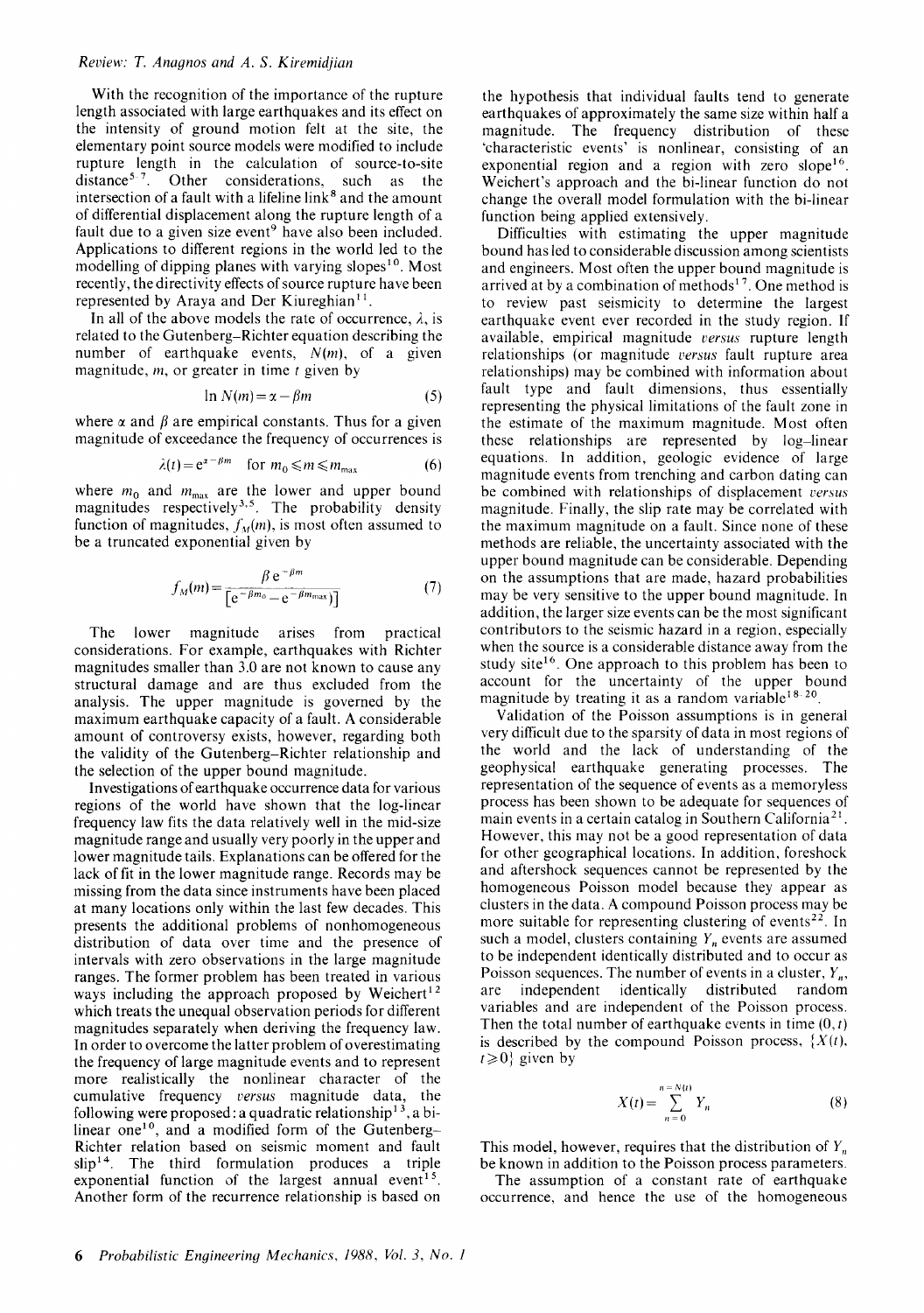Poisson model, has often been questioned. An examination of earthquakes in China since 1177 B.C.<sup>23,24</sup> showed the rate of occurrence to increase and decrease periodically in a cycle of about 300 years. It was also shown that while the stationary Poisson model can still be used for seismic hazard estimation when there is periodicity in the seismicity rate, the occurrence rate for the model should be estimated with caution, taking into account recent trends. Bender<sup>25</sup> attempts to represent the cyclic pattern of earthquake activity by the use of a simple renewal model in which the rate of the Poisson process alternates between two values. However, the periodic effect associated with certain earthquake catalogs has been shown not to be significant when clustering is taken properly in account<sup>22</sup>.

Estimation of the occurrence rate of the Poisson model using historic catalogues presents another difficulty because of incompleteness and biases in the data. Various methods have been employed to obtain estimates of the occurrence rate incorporating instrumental, historical, geological and subjective information. The occurrence rate, which is related to the Gutenberg-Richter relationship (equation (5)), is most often obtained by simple linear regression techniques using instrumentally recorded data $2,3,10$ . Other methods for estimating the parameters of equation (5) include the maximim likelihood<sup>12,22,26</sup> and maximum entropy<sup>27,28</sup>. Often, instrumentally recorded data are augmented by historic accounts<sup>23,29</sup> or geologic information such as slip rate or moment rate<sup> $7,30-32$ </sup>. Bayesian methods are frequently used to combine the results of several of these techniques or to incorporate subjective information<sup>29,32-33</sup>.

Despite its many limitations, the Poisson model is extensively used in seismic hazard assessment and the development of seismic hazard maps. Methods for improving the parameter estimates and to address parameter uncertainty have also been proposed. However, one is still faced with the problem of describing specific patterns that are apparent in earthquake catalogues and geophysical earthquake generating mechanisms. As will be discussed in the next section, the consequence of representing earthquakes as a memoryless sequence of events is that the hazard at a site can be overestimated or underestimated when occurrences are time, magnitude or location dependent.

## *Markov and semi-Markov models*

Modelling of faults in laboratory experiments<sup>35,36</sup> have shown that as two sides of a fault move in opposite directions they remain locked until sufficient shear stress builds up, then slip occurs and the fault subsequently locks again. Thus, a sequence of earthquakes can be represented by a process of strain accumulation interrupted by sudden releases. This laboratory representation of the elastic rebound theory suggests that the times of occurrence and magnitudes of a sequence of earthquakes on a given source may not be stochastically independent. In the attempt to overcome the modelling problems associated with the memoryless property of the Poisson process, other stochastic models have been considered. Markov models and semi-Markov models are useful in describing a unique type of dependence in a sequence of events. For these models a state space  $E=$  $\{1,2,3,\ldots,N\}$  is defined such that the states may correspond to various fault stress levels, energy release levels or magnitudes of earthquake events. The process  ${X(t), t \geq 0}$  describes the visits to these states and is said to be a Markov process provided that

$$
P\{X(t+s) = j | X(h) = i, 0 < h \le t\} = P\{X(t+s) = j | X(t) = i\}
$$
\nfor  $t, s > 0$  and all  $i, j \in E$ 

\n(9)

Thus the probability of being in some state  $i$  at a future time  $t + s$  is deduced from knowledge of the state i at an earlier time  $t$  and is independent of the history of the process up to time  $t$ . The transition probabilities,  $P{X(t+s)=j|X(t)=i}$ , completely determine the Markov process. The Markov process assumes that the holding time,  $h_{ij}(t)$ , defined as the probability that the process stays in state  $i$  for a time period  $t$  before it moves to state  $j$  is exponentially distributed with parameters conditional on state i. In comparison, the semi-Markov model is not restricted to exponentially distributed holding times. In addition, for the semi-Markov process the holding times in a given state are identically distributed conditional on both the current state and the next state thus providing greater flexibility in modelling. In most semi-Markov earthquake occurrence models, parameters and distributions have been chosen to assure increasing hazard rates for the holding time distributions (e.g., Weibull, gamma) implying that the probability of an earthquake occurring in the near future increases with the time since the last event. For example, the hazard for the Weibull distribution given as  $r(t) = \lambda v t^{v-1} \exp\{-\lambda t^v\}$  has an increasing hazard rate for parameters  $v > 1$  and  $\lambda > 0$ . The increasing hazard rate captures some of the characteristics of stress build-up and release. A disadvantage of these models is the large amount of data needed for estimating parameters. However, a major advantage is that information on seismic gaps can be included and hazard forecasts can be updated to reflect the occurrence of the most recent event. The following are some examples of Markovian models used in seismic hazard computations.

Vagliente $3^7$  represents the seismic process as a two state Markov chain with the states defined as occurrence and nonoccurrence of earthquakes in a specified time interval. By modelling the energy or stress accumulation and release, Markov models have also been used to describe aftershock sequences 38 as well as sequences of main events followed by aftershocks<sup>39,40</sup>. Veneziano and Cornell<sup>40</sup> consider the spatial redistribution of stress and consequently the spatial dependence between seismic events. Uribe-Carvajal and Nyland<sup>41</sup> have extended Knopoff's model 39 by including a finite element model of the study region to describe the spatial distribution of events. Lomnitz-Adler<sup>42</sup> simulates what could be interpreted as a Markovian model to represent a simplified spatial distribution of earthquakes on a series of faults by including the accumulation and release of stress on adjacent blocks. In many of these formulations the energy or stress levels constitute the states of the process. Visits from one state to another represent the occurrence of earthquakes and are described by the transition probabilities. These probabilities, however, are difficult to obtain from the very limited data and thus the models have not been applied to any particular region.

Semi-Markov models have been used to represent the sequence of large magnitude events and to characterize spatial and temporal seismic gaps found in the earthquake occurrence catalogues<sup> $4,4,44$ </sup>. In order to develop the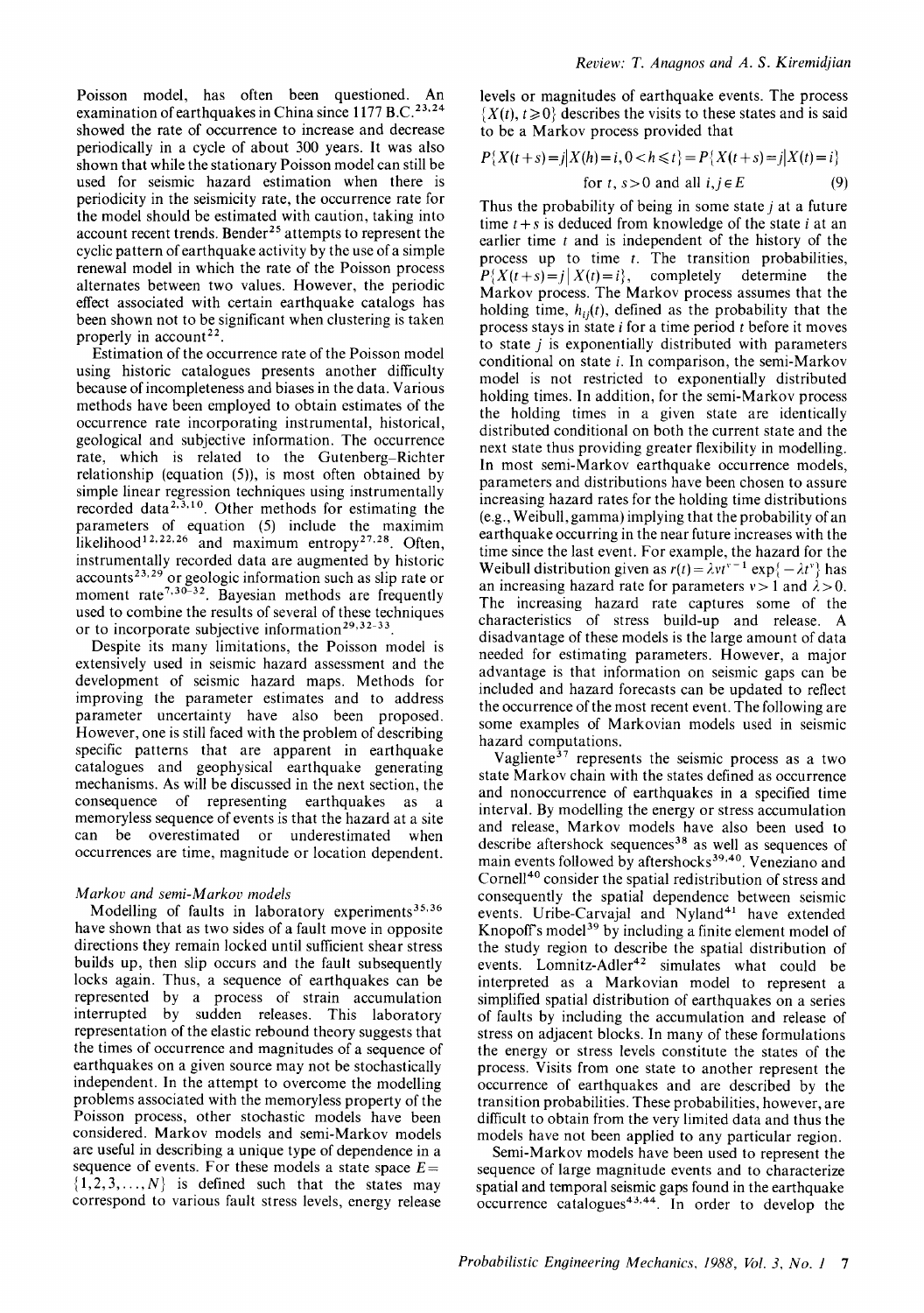holding time distributions and state transition probabilities, Patwardhan *et al.<sup>43</sup>* and Cluff *et al.<sup>44</sup>* use historical and geologic data. However, they rely mostly on subjective input to develop these probabilities to complement the small amount of available data. Bayesian techniques are used to combine the various sources of information. Several other semi-Markov models based on the time- and slip-predictable hypotheses 45 have been developed 46'47. Anagnos and Kiremidjian 46 model the mechanism of strain accumulation and release on a specified seismic source. Conditional holding times for this model are considered to be Weibull distributed with an increasing hazard rate in the range of values of interest. The state transition probabilities are derived by considering the stress accumulation (or slip) rate and the amount of stress release (or seismic slip) associated with various magnitude levels. The conditional holding time distributions and the state transition probabilities are developed from historical data as well as from geophysical considerations of the fault mechanism not employed in previous models.

This particular model has been extended to include spatial patterns of earthquake occurrence<sup>48</sup>. The state space of the spatial-temporal model is a set  $E=$  $\{1, 2, \ldots, N\}$  describing the stress level and location on a fault. The set  $\{Y_n: n \ge 0\}$  are independent identically distributed random variables assuming values in E and  ${T_n: n \ge 0}$  are nonnegative random variables such that  $0 < T_1 < T_2, \ldots$  The stochastic process  $\{(Y_n, T_n): n \ge 0\}$  is a Markov renewal process. For this model  $Y_n$  represents a pair  $(S_n, L_n)$  where  $S_n$  is the stress level at the epicenter immediately after the earthquake event and  $L<sub>n</sub>$  is the location of the epicenter that event along the fault. The process also keeps track of the maximum stress level immediately after an event denoted by  $S_n^+$ . A number of simplifying assumptions are needed for the spatially dependent model in order to develop the transition probabilities and the holding time distribution. Further detail on the development of this model is given in Ref. 48. Simulations of earthquake sequences using this model have demonstrated the effect of spatial dependence. The relatively large number of states needed to represent the spatial extent of the seismic source and the magnitude range significant for hazard assessment may pose, however, computational difficulties.

From applications of the time-predictable formulation to the plate boundary along the San Andreas fault it was observed that hazard forecasts could differ significantly from hazard estimates obtained by the commonly used Poisson model when a long time has elapsed since the last major sesmic event. The observation can have serious implications for the estimation of seismic design parameters particularly for critical facilities. These models are applicable primarily to plate boundaries and regions characterized by large infrequent events. A difficulty with all of these models can be in defining an initial condition, that is knowing the size and the time of occurrence of the last seismic event. Verification of the Markov and semi-Markov models temporal and spatial dependence has been limited to testing by simulation<sup>40,48</sup>.

## *Renewal models*

Another group of models that attempt to represent specific patterns in the earthquake catalogues or physical

characteristics of a region are those based on renewal theory. In these types of models, the process restarts after the occurrence of each event. Therefore, the interarrival times are independent identically distributed random variables. The Poisson process is one of the simplest examples of a renewal process. Kameda and Ozaki<sup>49</sup> describe a particular type of temporal dependence, in which the rate of a Poisson process can have two distinct values depending upon the time since the last event. Kameda and Takagi<sup>50</sup> combine a renewal model for major offshore seismic sources with a nonstationary Poisson-type model for secondary sources to represent interaction between faults. Another, Poisson-type renewal model is developed by Savy *et al.*<sup>51</sup> to reflect strain build-up that takes place in the time interval between earthquake occurrences. In their model the occurrence rate increases with time and returns to its original value after each earthquake. Many of these models have a limited use because they represent a specific catalogue or they are idealizations of particular patterns of earthquake sequences. Their verification has been performed only for the earthquake catalogues specfic to the given geographic location.

Kiremidjian and Anagnos<sup>52</sup> use a Markov renewal model based on the slip-predictable hypothesis to describe the dependence of the size of future earthquakes on the elapsed time since the last event. Interarrival times are assumed to be Weibull distributed with an increasing hazard rate for the range of parameter values of interest in applications. The advantages of this model similar to the semi-Markovian models are that temporal seismic gaps are well represented and the additional information needed for parameter estimation can be obtained from considerations of the geophysical process at a fault. Applications of the model, however, are usually limited to regions characterized by large magnitude infrequent events or interplate boundary faults. Parameter estimation can be obtained from considerations of the geophysical process at a fault<sup>53,54</sup>.

## *Trigger and branching models*

As was discussed earlier, it is difficult to either accept or reject the Poisson assumptions for modelling earthquake occurrences. Since statistical analysis of earthquake frequencies have revealed correlations between the number of events in successive time intervals and values of the Poisson index, trigger models were proposed to account for variations from Poisson-like behaviour<sup>55-57</sup>. In these types of models the trigger events (or events initiating the group of shocks) occur at the instants of s simple Poisson processes with a constant rate. The decay of events within a cluster is described by the function  $\mu(t)$  with the properties given by Ref. 55 as

$$
\mu(t) = 0 \qquad \text{for } t < 0 \tag{10a}
$$

$$
\mu(t) \ge 0 \qquad \text{for } t \ge 0 \tag{10b}
$$

$$
\int_0^\infty \mu(t) \, \mathrm{d}t = 1 \tag{10c}
$$

The decay functions,  $\mu(t)$ , are most often considered to be exponential or inverse power functions of time. The conditional probability that an event will occur in a small interval of time  $(t + s, t + s + ds)$ , given that a trigger event occurred at time  $t$ , is assumed to be independent of  $t$  and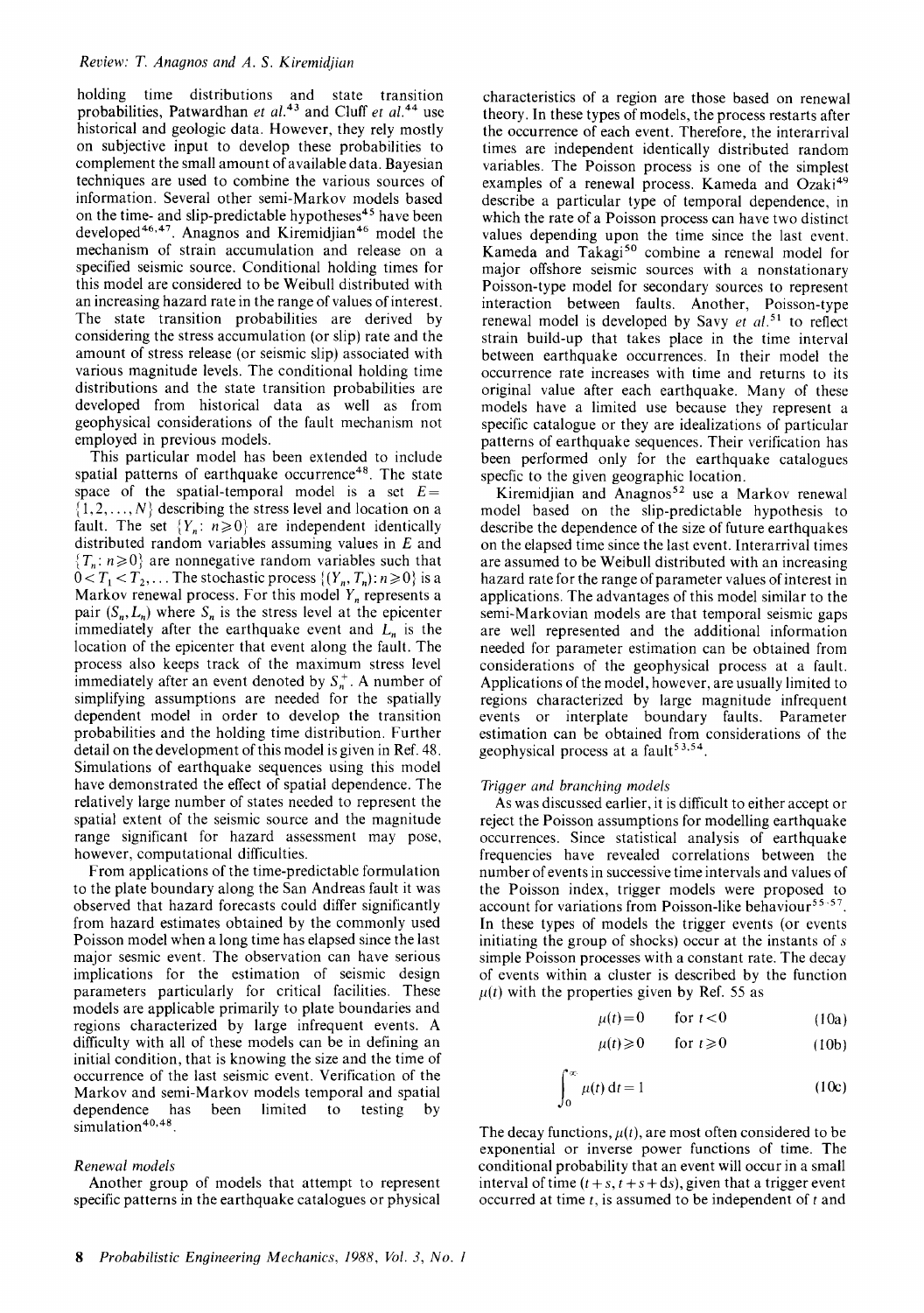equal to  $A\mu(s)$ . The quantity A characterizes the size of the group. It is assumed to be a random variable with a distribution  $F_A(a)$  having a finite mean and variance. The separate trigger events generate independent sequences of shocks and the random variables A, associated with distinct trigger events, are also independent<sup>55</sup>. The distribution of the number of shocks in a single trigger event is given by

$$
p_n = \int_0^\infty \alpha^n \, \mathrm{e}^{-\alpha} \, \mathrm{d}F_A(\alpha)/n! \tag{11}
$$

This type of model is used to represent catalogues of earthquakes as well as main events followed by aftershocks. Trigger processes have been employed<sup>55,56</sup> to include foreshock and aftershock clusters in the hazard analysis estimates. Aftershock clusters in the Merz and Cornell model<sup>57</sup> occur as nonhomogeneous Poisson processes. The spatial distribution of aftershock epicenters is considered in this model by confining them within a limited area around the main shock. It is important to understand the value of these types of models because aftershocks may be a significant contributor to the hazard at a site.

Kagan and Knopoff<sup>58-60</sup> propose another approach for representing the space, time and magnitude relationship among earthquakes through the use of a branching renewal model. The particular structure of these models resembles that of the trigger model. In addition, in their formulation a statistical method which couples the maximum likelihood method and second order moment calculations has been used to determine the space-time-magnitude correlation. From the analysis of worldwide data they have demonstrated the migration of epicenters, the existence of gaps following large events and the occurrence of foreshocks and aftershocks associated with a main event.

Estimation of the parameters of trigger and branching models is even more difficult than for many of the models discussed earlier because of the greater detail needed in the earthquake data sequences. Their verification has also been limited by the lack of sufficient information. Due to their modelling limitations, these models have not been applied to any particular region.

# **SUMMARY OF RESEARCH NEEDS**

The multitude of models described in this paper were grouped according to their stochastic formulations. The main distinction, however, which separates these models is their potential for widespread application. While the homogenous Poisson models have been the most popular for seismic hazard estimation and have been extensively applied to various regions in the world, they have been shown to be limited in their representation of the geophysical earthquake driving mechanisms. Their basic assumptions of temporal and spatial independence and homogeneity have been shown to be a major limitation when characterizing large infrequent events or when modelling seismic hazard in regions with specific occurrence patterns. Their validity has been demonstrated for only a few regions. The popularity of the Poisson model is due to its simplicity and relative ease of application. Because these types of models have been studied so extensively, however, the main difficulties with

their parameter estimation and sensitivity to parameter uncertainties have been revealed and alternate solutions have been proposed. With the incorporation of these addended formulations, the simplicity of the Poisson model has been somewhat lost leading to rather involved techniques for parameter estimation or to more complex forms of the model itself.

Most of the remaining models attempt to represent either a specific pattern observed in a catalogue or a pattern that is built on the geophysical assumptions of the earthquake occurrence mechanism. Among these, the models based on geophysical considerations appear to be the most promising. For example, temporal variations in the occurrence sequences such as those associated with seismic gaps are best represented through time dependent models. It has been shown that the time and space dependent models would provide very different hazard estimates from the Poisson model depending, for example, on the duration of the gap (i.e., the elapsed time since the last event) and the average interarrival time. In particular, if the elapsed time since the last major earthquake is of the order of the mean interarrival time, the time-dependent models will predict a considerably greater hazard than the Poisson model. This observation contradicts the common belief that the Poisson model provides the most conservative estimates of the hazard. Contrary to many of the other non-Poissonian models, estimation of the parameters of the stochastic time- and slip-predictable models do not rely exclusively on earthquake occurrence data. The type of information needed for these models is most often obtained from geophysical considerations. For example, average strain rates or moment rates can be used to estimate the stress accumulation rate along a fault. The time dependent models are still untested for their sensitivity to variabilities in the data and in general are restricted to large infrequent events.

The remaining stochastic earthquake occurrence models are found to be very limited in their applications. The large amount of data needed for the development of their parameters as well as the constraints of the underlying assumptions, the complexity of model formulations and the extensive computational effort needed, make them too restrictive for widespread applications.

In the dilemma as to which model should be used for hazard estimation in a particular region, it appears from this review that initial estimates of that hazard are best obtained by the homogenous Poisson model. If, however, specific features can be identified for the region and the type of information is available to apply one of the other models that model should be further explored and used for seismic hazard analysis.

New models will inevitably be developed as the geophysical earthquake generating mechanism becomes better understood. Future research effort should be concentrated on developing models which attempt to reflect the physical mechanism of seismic events even if sufficient data for developing the parameters of these models are not available. The uncertainty in these models will reflect the systematic error due to the lack of data. This uncertainty can be reduced over time as these data become more available. In comparison, errors resulting from physically vague models are difficult to assess and reduce. Particular attention should be given to the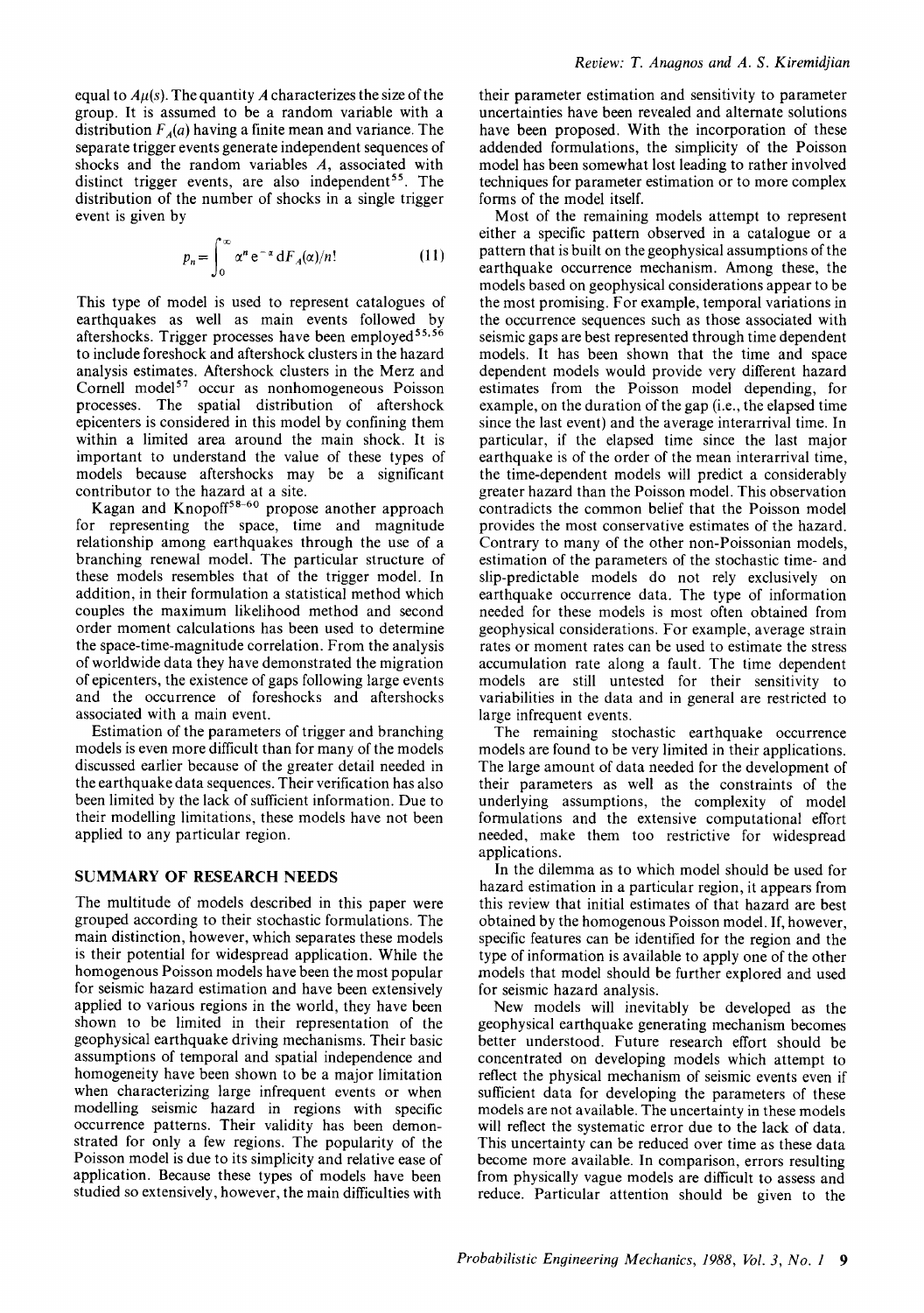#### *Review: T. Anagnos and A. S. Kiremidjian*

various rupture processes along a seismic fault and the transfer of energy from the rupture zone to adjacent locations. Stochastic models representing these mechanical models can then be developed to represent the sequence of events along a seismotectonic feature. It should be recognized, however, that the simple models, such as the Poisson models should not be abandoned since they have been shown to be sufficiently good predictors of smaller size earthquakes. Thus, a combination of models, one for large events and one for smaller size events may be appropriate. The specific division is difficult to generalize. However, for a given fault the division into large and small events for model selection purposes would depend on the physical conditions. For example, for events which do not have associated significant fault displacements or rupture zones a Poisson model would seem appropriate. For the events with identifiable rupture zones a model reflecting this rupture potential should be sought.

The greatest difficulty in applying all of the discussed models is the lack of sufficient data. However, with the increased understanding of the physical process and the development of physically more accurate models, the types of data that are needed will also be identified. Only after such data are properly characterized can they be gathered and analysed. The degree of sophistication built into a model and the amount of effort put into collecting the appropriate amount of data, however, should always be consistent with any subsequent analysis and use of results.

#### **REFERENCES**

- 1 Aki, K. Some Problems in Statistical Seismology, *Zisin,* 1956, 8, 205-228
- 2 Cornell, C. A. Engineering Seismic Risk Analysis, *Bull. Seism. Soc. Amer.,* 1968, 58, 1583-1606
- 3 Cornell, C. A. and Vanmarke, E. H. The Major Influences on Seismic Risk, *Proc. World Conf. Eq. Eng., 4th,* Santiago, Chile, 1969, 69-83
- 4 Milne, W. G. and Davenport, A. G. Distribution of Earthquake Risk in Canada, *Bull. Seism. Soc. Amer.,* 1969, 59, 729-754
- 5 Der Kiureghian, A. and Ang, A. H.-S. A Fault Rupture Model for Seismic Risk Analysis, *Bull. Seism. Soc. Amer.,* 1977, 67, **1173-1194**
- 6 Douglas, B. M. and Ryall, A. Seismic Risk in Linear Source Regions, with Applications to the San Andreas Fault, *Bull. Seism. Soc. Amer.,* 1977, 67, 233-241
- 7 Blume, J. A. and Kiremidjian, A. S. Probabilistic Procedures for Peak Ground Motions, *J. Struc. Div., ASCE,* 1979, 105, 2293- 2311
- 8 Mohammadi, J. and Ang, A. H.-S. Seismic Hazard Analysis of Lifelines, *J. Struc. Div., ASCE,* 1982, 108, 1232-2349
- 9 Kiremidjian, A. S. Reliability of Structures Subjected to Differential Fault Slip, *Int. J. Eq. Engr. Str. Dyn.,* 1984, 12(5), 603~518
- 10 Shah, H. C., Mortgat, C. P., Kiremidjian, A. and Zsutty, T. C. A Study of Seismic Risk for Nicaragua, Report 11, John A. Blume Earthquake Engineering Center, Stanford University, Stanford, CA, 1975
- 11 Araya, R. and Der Kiureghian, A. Seismic Hazard Analysis Including Source Directivity Effects, *Proc. Third US Nat. Con[~ Eq. Eng.,* Charleston, South Carolina, 1986, 1,269-280
- 12 Weichert, D. Estimation of the Earthquake Recurrence Parameters for Unequal Observation Periods for Different Magnitudes, *Bull. Seism. Soc. Am.*, 1980, 70(4), 1337-1347
- 13 Merz, H. A. and Cornell, C. A. Seismic Risk Analysis Based on a Quadratic Magnitude-Frequency Law, *Bull. Seism. Soc. Amer.,*  1973a, 63, 1999-2006
- 14 Lomnitz-Adler, J. and Lomnitz, C. A Modified Form of the Gutenberg-Richter Magnitude-Frequency Relation, *Bull. Seism. Sot'. Amer.,* 1979, 69, 1209-1214
- 15 Kijko, A. and Seflevoll, M. A. Triple Exponential Distribution, A Modified Model for the Occurrence of Large Earthquakes, *Bull. Seism. Soc. Amer.,* 1981, 71, 2097-2101
- 16 Youngs, R. R. and Coppersmith, K. J. Fault Slip Rates and Earthquake Occurrence Relationships, *Bull. Seis. Soc. Amer.,*  1985, 75(4), 939-964
- 17 Schwartz, D. P., Coppersmith, K. J. and Swan III, F. H. Methods for Estimating Maximum Earthquake Magnitude, *Eighth World Conf. Eg. Eng., 1984, I, 279-285*
- 18 McGuire, R. K. Effects of Uncertainty in Seismicity on Estimates of Seismic Hazard for the East Coast of the United States, *Bull. Seism. Soc. Amer., 1977, 67, 827-848*
- 19 Kijko, A. Is it Necessary to Construct Empirical Distribution of Maximum Earthquake Magnitude?, *BSSA*, 1984, 74, 339-347
- 20 Kulkarni, R. B., Youngs, R. K. and Coppersmith, K. J. Assessment of Confidence Intervals for Results of Seismic Hazard Analysis, *Proc. World Conf Eq. Eng., 8th,* San Francisco, California, 1984, 1, 263-270
- 21 Gardner, J. K. and Knopoff, L. Is the Sequence of Earthquakes in Southern California, with Aftershocks Removed, Poissonian?, *Bull. Seism. Soc. Amer.,* 1974, 64, 1363-1367
- 22 Vere-Jones, D. and Ozaki, T. Some Examples of Statistical Estimation Applied to Earthquake Data, Cyclic Poisson and Self-Exciting Models, *Ann. Inst. Stat. Math.,* 1982, 34, Part B, 189~07
- 23 McGuire, R. K. Adequacy of Simple Probability Models for Calculating Felt-Shaking Hazard, Using the Chinese Earthquake Catalog, *Bull. Seism. Soc. Amer.,* 1979, 69,877 ~892
- 24 McGuire, R. K. and Barnhard, T. P. Effects of Temporal Variations in Seismicity on Seismic Hazard, *Bull. Seism. Soc. Amer.,* 1981, 71,321-334
- 25 Bender, B. A Two-State Poisson Model for Seismic Hazard Estimation, *Bull. Seism. Soc. Amer.,* 1984, 74. 1463-1468
- 26 Bender, B. Maximum Likelihood Estimation of b Values for Magnitude Grouped Data, *Bull. Seism. Soc. Amer.*, 1983, 73, 831-851
- 27 Berrill, J. B. and Davis, R. O. Maximum Entropy and the Magnitude Distribution, *Bull. Seism. Soc. Amer.,* 1980, 70. 1823 1831
- 28 Dong, W. M., Bao, A. B. and Shah, H. C. Use of Maximum Entropy Principle in Earthquake Recurrence Relationships, *Bull. Seism. Sot'. Amer.,* 1984a, 74(2), 725 737
- 29 Mortgat, C. P. and Shah, H. C. A Bayesian Model for Seismic Hazard Mapping, *Bull. Seism. Soc. Amer.,* 1979, 69, 1237-1251
- 30 Anderson, J. G. Estimating the Seismicity from Geological Structure for Seismic Risk Studies, *Bull. Seism. Soc. Am.*, 1979, 69, 135-158
- 31 Molnar, P. Earthquake Recurrence Intervals and Plate Tectonics, *Bull. Seism. Soc. Amer.,* 1979, 69, 115-133
- 32 Dong, W., Shah, H. C., Bao, A. and Mortgat, C. P. Utilization of Geophysical Information in Bayesian Seismic Hazard Model, *Int. J. Soil Dyn. Eq. Eng., 1984b, 3, 103-111*
- 33 Esteva, L. Seismicity Prediction: A Bayesian Approach, *Proc. World Conf. Eq. Eng., 4th, Santiago, Chile, 1969, 1, 172-184*
- 34 Campbell, K. W. Bayesian Analysis of Extreme Earthquake Occurrences, Part 1. Probabilistic Hazard Model, *Bull. Seism. Soc. Amer.,* 1982, 72, 1689-1705
- 35 Byerlee, J. D. and Brace, W. F. Stick-Slip Stable Sliding and Earthquakes - Effect of Rock Type, Pressure, Strain Rate, and Stiffness, *J. Geoph. Res.,* 1968, 73, 6031~6037
- 36 Brune, J. N. Earthquake Modeling by Stick-Slip Along Precut Surfaces in Stressed Foam Rubber, *Bull. Seism. Soc. Amer.,* 1973, 63, 2105-2119
- 37 Vagliente, V. N. Forecasting Risk Inherent in Earthquake Resistant Design, Technical Report 174, Department of Civil Engineering, Stanford University, Stanford, CA, 1973
- 38 Vere-Jones, D. A Markov Model for Aftershock Occurrence, Pure Appl. Geoph., 1966, 64, 31-42
- 39 Knopoff, L. A Stochastic Model for the Occurrence of Main-Sequence Earthquakes, *Rev. G eop. Space Phys.,* 1971,9, 175-188
- 40 Veneziano, D. and Cornell, C. A. Earthquake Models with Spatial and Temporal Memory for Engineering Seismic Risk Analysis, Report R74-18, Department of Civil Engineering, Massachusetts Ins. of Tech., Cambridge, MA, 1974
- 41 Uribe-Carvajal, A. and Nyland, E. Stochastic Finite Element Calculation of Seismic Risk, *Tectonophysics,* 1985, 117, 193-203
- 42 Lomitz-Adler, J. A Statistical Model of the Earthquake Process, *Bull. Seism. Soc. Amer.,* 1983, 73, 853-862
- 43 Patwardhan, A. S., Kulkarni, R. B. and Tocher, D. A Semi-Markov Model for Characterizing Recurrence of Great